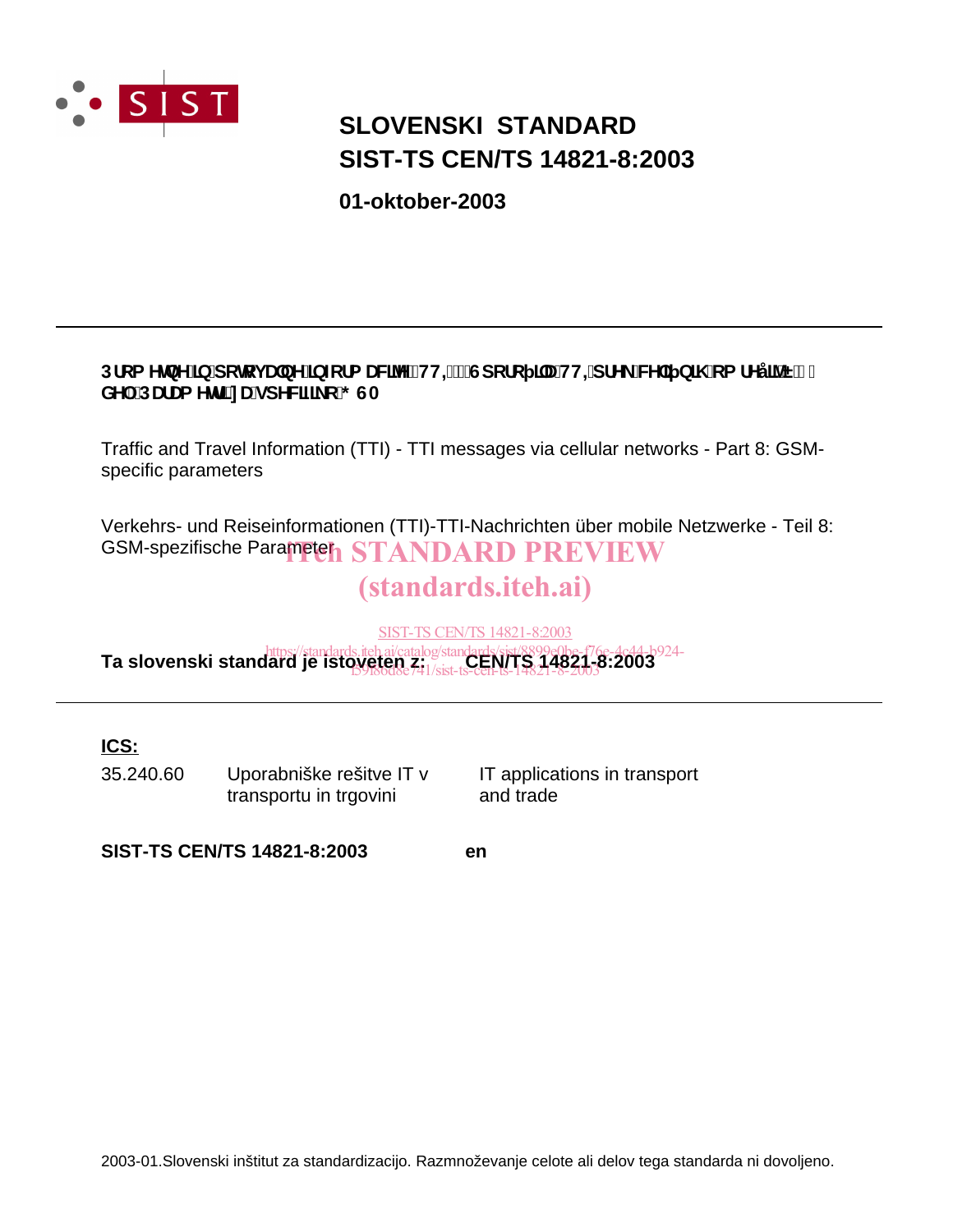# iTeh STANDARD PREVIEW (standards.iteh.ai)

SIST-TS CEN/TS 14821-8:2003 https://standards.iteh.ai/catalog/standards/sist/8899e0be-f76e-4c44-b924f59f86d8e741/sist-ts-cen-ts-14821-8-2003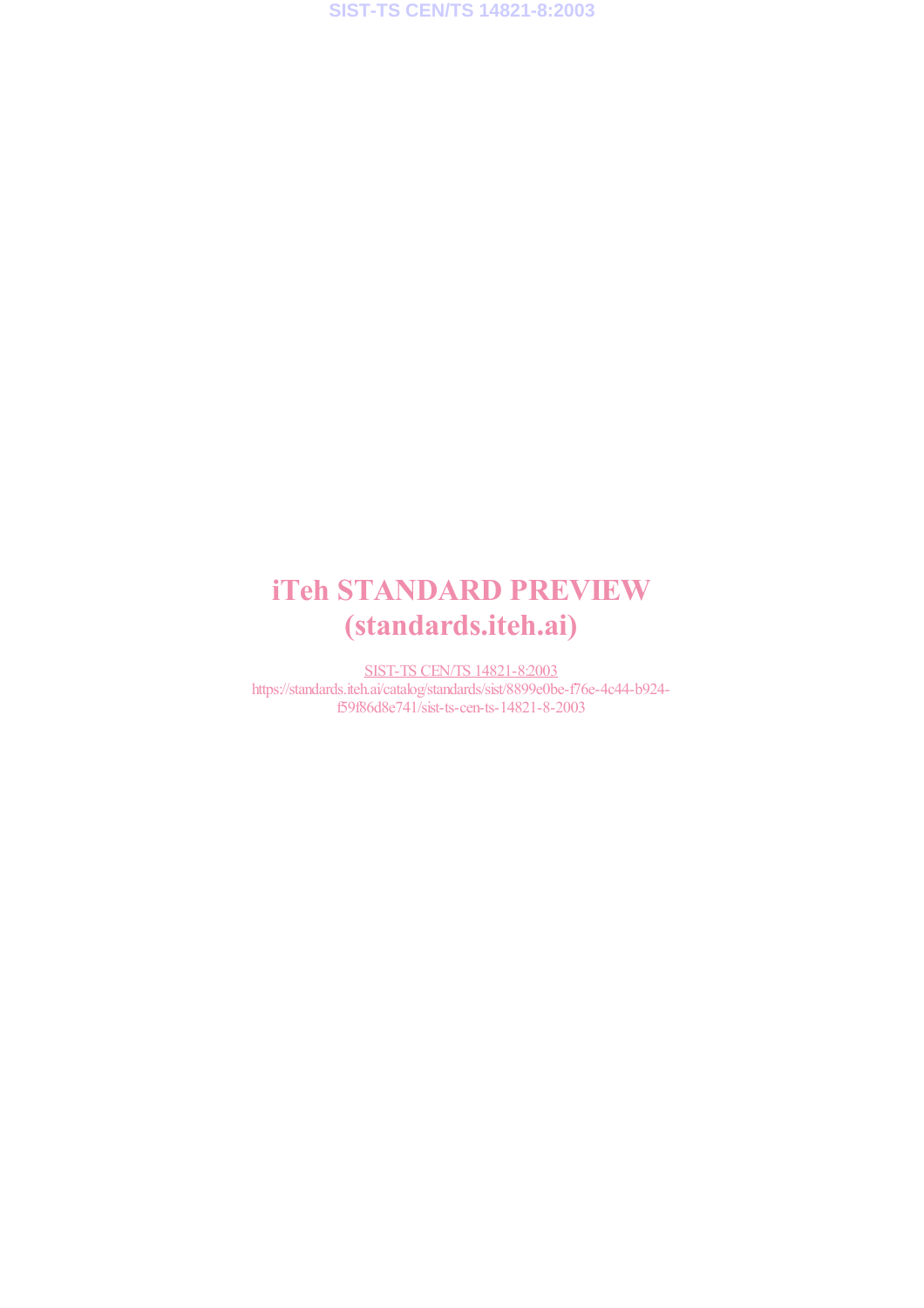# TECHNICAL SPECIFICATION SPÉCIFICATION TECHNIQUE TECHNISCHE SPEZIFIKATION

# **CEN/TS 14821-8**

May 2003

ICS 35.240.60

English version

## Traffic and Travel Information (TTI) - TTI messages via cellular networks - Part 8: GSM-specific parameters

This Technical Specification (CEN/TS) was approved by CEN on 10 May 2001 for provisional application.

The period of validity of this CEN/TS is limited initially to three years. After two years the members of CEN will be requested to submit their comments, particularly on the question whether the CEN/TS can be converted into a European Standard.

CEN members are required to announce the existence of this CEN/TS in the same way as for an EN and to make the CEN/TS available. It is permissible to keep conflicting national standards in force (in parallel to the CEN/TS) until the final decision about the possible conversion of the CEN/TS into an EN is reached.

CEN members are the national standards bodies of Austria, Belgium, Czech Republic, Denmark, Finland, France, Germany, Greece, CEN members are the national-standards-bodies of Austria, Belgium, Czech Republic, Denmark, Finland, France, Germany, Greece,<br>Hungary, Iceland, Ireland, Italy, Luxembourg, Malta, Netherlands, Norway, Portugal, Slovakia, Sp Kingdom.

## (standards.iteh.ai)

SIST-TS CEN/TS 14821-8:2003 https://standards.iteh.ai/catalog/standards/sist/8899e0be-f76e-4c44-b924 f59f86d8e741/sist-ts-cen-ts-14821-8-2003



EUROPEAN COMMITTEE FOR STANDARDIZATION COMITÉ EUROPÉEN DE NORMALISATION EUROPÄISCHES KOMITEE FÜR NORMUNG

**Management Centre: rue de Stassart, 36 B-1050 Brussels**

© 2003 CEN All rights of exploitation in any form and by any means reserved worldwide for CEN national Members.

Ref. No. CEN/TS 14821-8:2003 E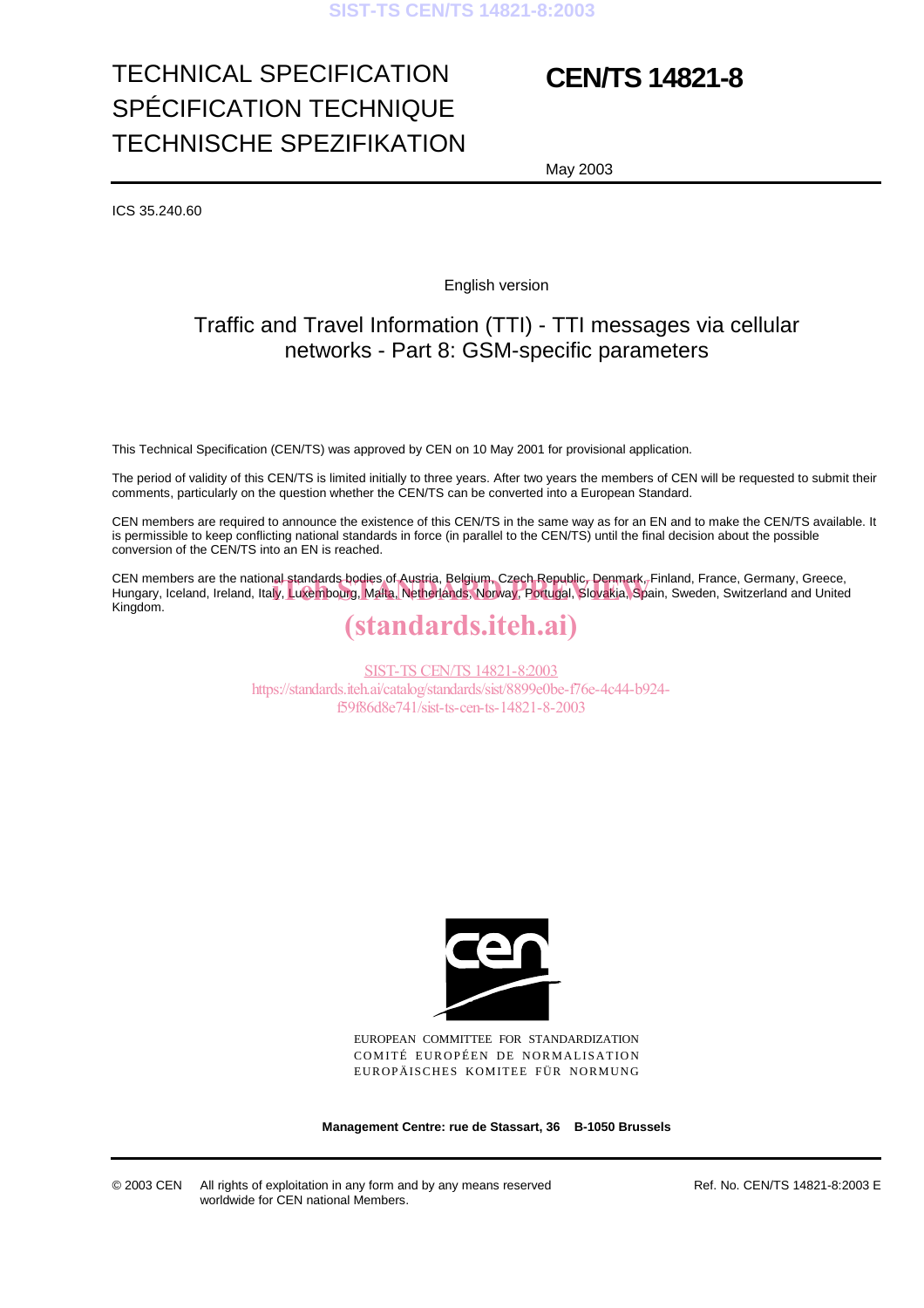## **Table of contents**

|                                                                                                                                                                                                      | <b>PAGE</b>          |
|------------------------------------------------------------------------------------------------------------------------------------------------------------------------------------------------------|----------------------|
| <b>TABLE OF CONTENTS</b>                                                                                                                                                                             | $\mathbf{2}$         |
| <b>FOREWORD</b>                                                                                                                                                                                      | 3                    |
| <b>INTRODUCTION</b>                                                                                                                                                                                  | 4                    |
| <b>SCOPE</b><br>1.                                                                                                                                                                                   | 5                    |
| <b>NORMATIVE REFERENCES</b><br>2.                                                                                                                                                                    | 5                    |
| 3.<br><b>DEFINITIONS AND ABBREVIATIONS</b>                                                                                                                                                           | 5                    |
| Definitions<br>3.1<br>3.2<br>Abbreviations                                                                                                                                                           | 5<br>8               |
| <b>SMS-SPECIFIC CORRESPONDENCE</b><br>4.                                                                                                                                                             | 12                   |
| 5.<br><b>POINT TO POINT SHORT MESSAGE SERVICES</b>                                                                                                                                                   | 12                   |
| Max data telegram length<br>5.1<br>5.2 Delivery Notification<br>Implications on TT-services<br>5.3                                                                                                   | 12<br>12<br>13       |
| BROADCAST SERVICES - SMS CELLULAR BROADCAST T<br>6.                                                                                                                                                  | 13                   |
| Max data telegram length<br>6.1<br><i>(standards.iteh.ai)</i><br>6.2 Concatenation of Pages<br>Primary Message ID<br>6.3<br>Cell Broadcast Center - CBC<br>6.4<br><b>SIST-TS CEN/TS 14821-8:2003</b> | 13<br>13<br>13<br>13 |
| https://standards.iteh.ai/catalog/standards/sist/8899e0be-f76e-4c44-b924-<br><b>BIBLIOGRAPHY</b><br>f59f86d8e741/sist-ts-cen-ts-14821-8-2003                                                         | 14                   |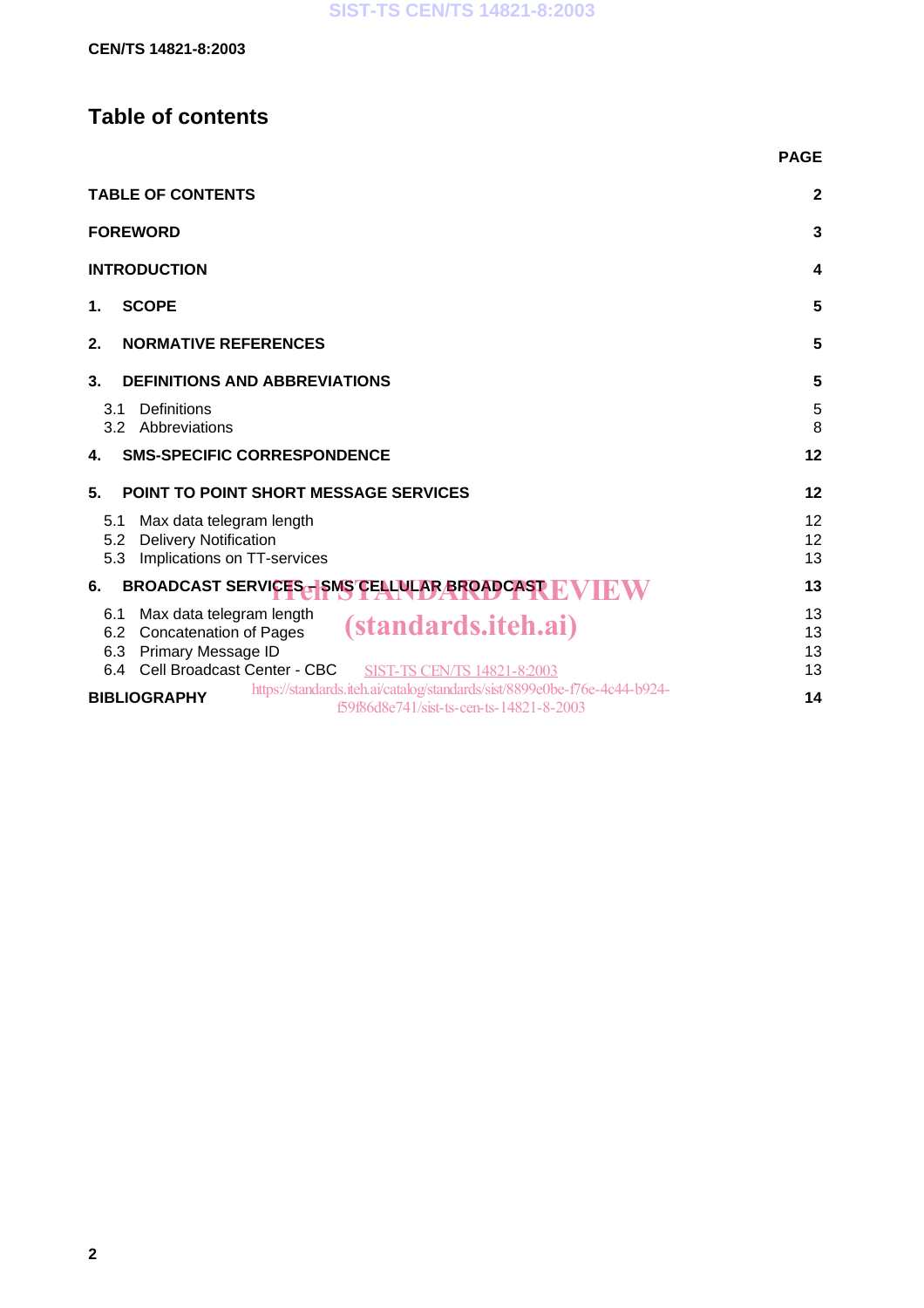## **Foreword**

This document (CEN/TS 14821-8:2003) has been prepared by Technical Committee CEN/TC 278 " Road transport and traffic telematics " and the secretariat of which is held by NEN**,** in collaboration with Technical Committee ISO/TC 204 " Transport information and control systems ".

This CEN/TS was prepared by Working Group 7 of CEN TC278. In the field of Traffic and Traveller Information, the innovative rate is high, with many research and development projects under way in many countries, and there is a need to establish prospective standards which allow manufacturers to introduce competitive products to the market in the knowledge that they can accommodate the future issues of the standard(s) without fundamental change to equipment.

No known national technical specifications (identical or conflicting) exist on this subject.

CEN/TS 14821 consists of eight parts; one part describing the framework and seven parts providing detailed specifications of all components, protocols and services that are within the scope of CEN/TS 14821.

According to the CEN/CENELEC Internal Regulations, the national standards organizations of the following countries are bound to announce this CEN Technical Specification: Austria, Belgium, Czech Republic, Denmark, Finland, France, Germany, Greece, Hungary, Iceland, Ireland, Italy, Luxembourg, Malta, Netherlands, Norway, Portugal, Slovakia, Spain, Sweden, Switzerland and the United Kingdom.

# iTeh STANDARD PREVIEW (standards.iteh.ai)

SIST-TS CEN/TS 14821-8:2003 https://standards.iteh.ai/catalog/standards/sist/8899e0be-f76e-4c44-b924 f59f86d8e741/sist-ts-cen-ts-14821-8-2003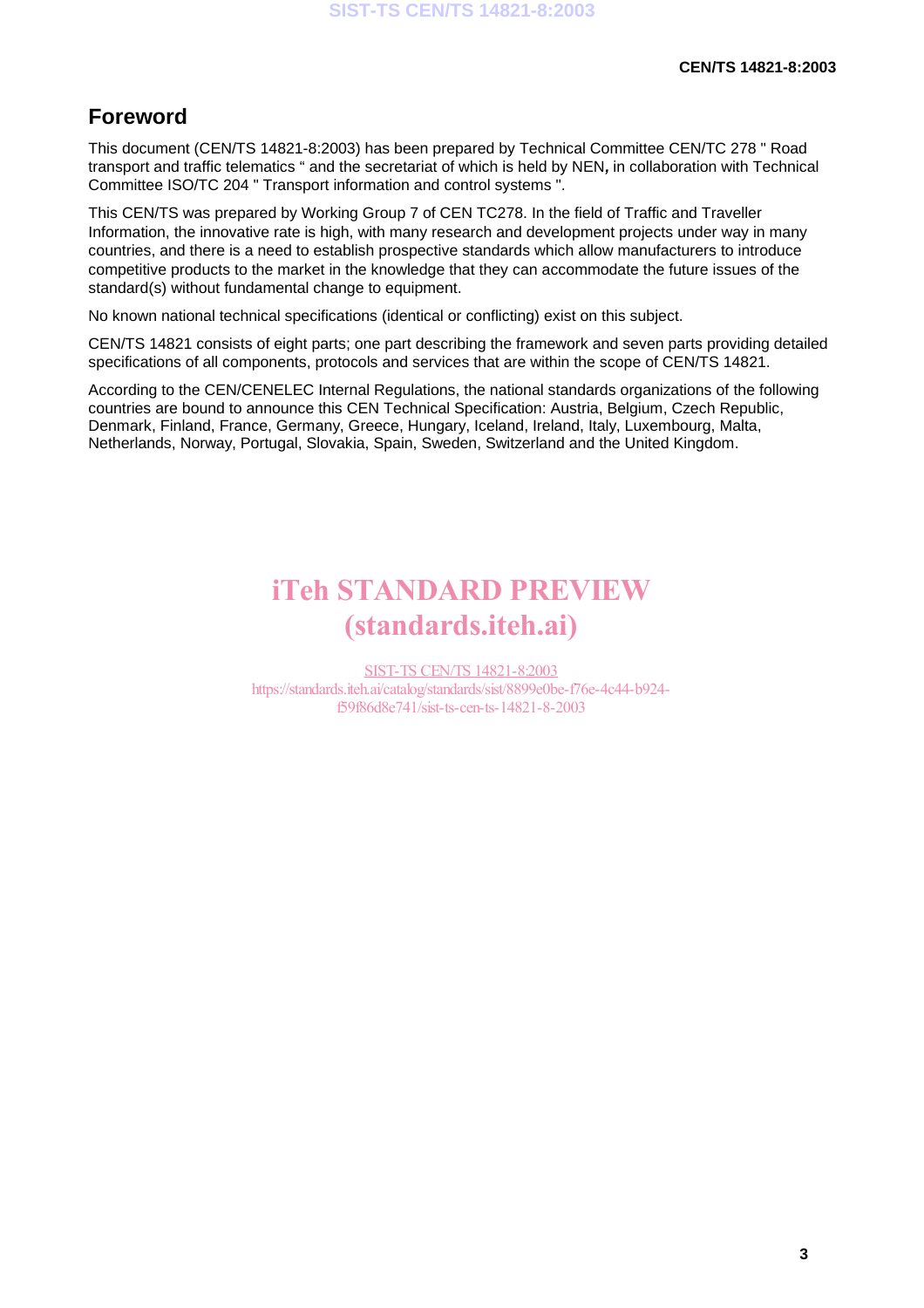## **Introduction**

Traffic and Traveller Information (TTI) may be disseminated through a number of services or means of communication, covering static displays, portable terminals and in-vehicle equipment.

For all such services, the data to be disseminated, and the message structure involved in the various interfaces, require clear definition and standards formats in order to allow competitive products to operate with any received data.

This CEN/TS focuses on an application data specification whereby data is produced at a central location and is disseminated via a cellular radio network. It addresses the data specifications for both downlink and uplink existing between a central location and randomly located vehicles. It enables messages to be exchanged between different systems and service providers adopting a variety of applications specifications.

Other technical specifications are being produced by the CEN TC278 Working Group 4 to cover TTI dissemination via other means or services. This set of specifications is named GATS (Global Automotive Telematics Standard). GATS provides the modular framework for implementing such traffic telematics services on an open technology platform and is network - independent. In many details definitions are necessary to ensure interoperability. Therefore, in this network specific part of the standard those detailed definitions are given. With the development of future mobile communication systems towards UMTS / IMT2000 the bottleneck of narrow-band data communication might fade. Due to its modular structure, the GATS framework and applications are prepared for that due to its network-independence. The same holds for emerging technologies for positioning which today is almost exclusively based on GPS.

Other relevant standard developments are, independent from telematics, the application-independent Wireless Application Protocol (WAP), enabling mobile access to the Internet. It is understood that these emerging technologies might fit into the framework of telematics applications in future WAP-versions. For the time being, GATS already today independently from WAP enables access to telematics services. Utilisation time being, GATS aiready today independently from via P enables access to telematics services. Utilisa<br>of GATS on a WAP protocol stack and identifying necessary adaptation of WAP specifications (if any) is currently under investigation of the appropriate groups within WAP-Forum and GATS-Forum. (standards.iteh.ai)

> SIST-TS CEN/TS 14821-8:2003 https://standards.iteh.ai/catalog/standards/sist/8899e0be-f76e-4c44-b924 f59f86d8e741/sist-ts-cen-ts-14821-8-2003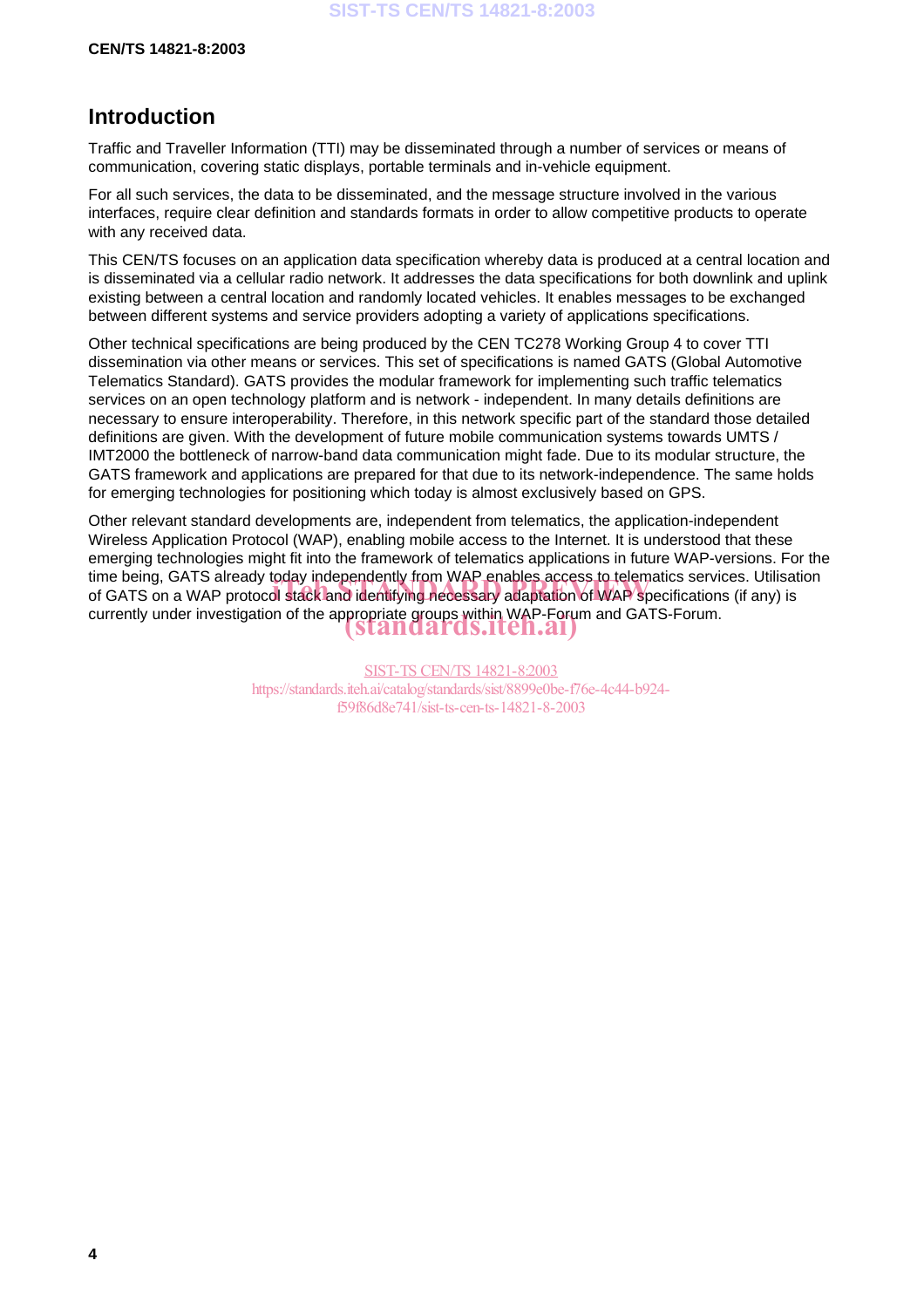## **1. Scope**

This CEN/TS defines the specific interfaces and functionality of traffic telematics (TT) services based on the use of cellular networks. Device manufacturers are enabled to develop terminal equipment compatible to services based on this CEN/TS. This will allow for interoperability of different terminal equipment and service providers which allows competition between service providers and terminal manufacturers. Furthermore it sets the scene for international availability of these services.

This CEN/TS specifies

- TT-specific interfaces between terminal and service centre. This especially incorporates the message sets of the application data protocols and the service-independent communication handling (including conditional access and transport protocols).
- Functionality, procedures and requirements of basic terminal components as well as their interaction with the service centre. This especially comprises conditional access and security mechanisms.
- Service Specifications, which are essential to ensure consistent behaviour of terminal and service centre.

The services incorporated within this issue comprise:

- breakdown and emergency services
- interactive traffic information services
- broadcast traffic information services
- navigation services (route assistance, route advice, homing)
- operator services
- general information services<br> **intervalsed information services**<br> **intervalsed in STANDARD PREVIEW**
- floating car data collection

It is envisaged that future research and development will lead to improvements on the services listed above as well as to the creation of new services. Nevertheless this CEN/TS provides the framework for seamless integration of new features and services info the existing architecture.

https://standards.iteh.ai/catalog/standards/sist/8899e0be-f76e-4c44-b924-

**2. Normative references** f59f86d8e741/sist-ts-cen-ts-14821-8-2003

Not applicable.

## **3. Definitions and abbreviations**

### **3.1 Definitions**

For the purposes of this Technical Specification, the following definitions apply:

### **3.1.1 Attribute (of a Traffic Information Message)**

A Traffic Information Message is made up of separate parts that can be called attributes. This includes, for example, an item of information and a length of validity.

### **3.1.2 Authorisation**

Reciprocal proof that the identity provided by the communications partner is valid

### **3.1.3 Broadcast Service**

Data service within a cellular wireless network that allows for mono-directional dissemination of data from a service centre to multiple users in the area of signal reception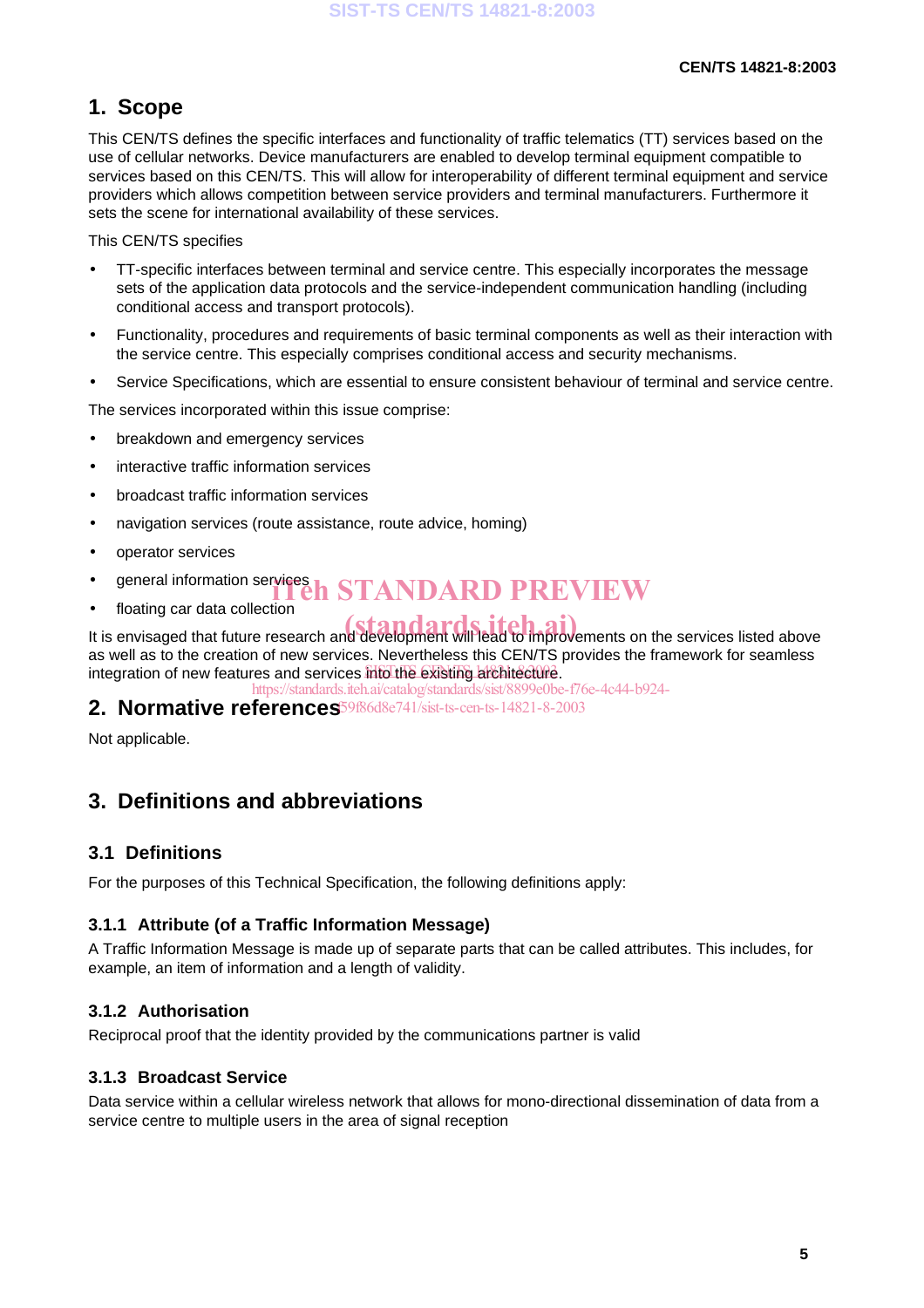**SIST-TS CEN/TS 14821-8:2003**

**CEN/TS 14821-8:2003**

### **3.1.4 Bypass Description**

Representation of a Bypass, consisting of a Bypass Hint and/or a Bypass Route.

### **3.1.5 Bypass Hint**

Representation of a hint for a Bypass

### **3.1.6 Bypass Link**

Prominent waypoints on a Bypass Route

### **3.1.7 Bypass Route**

Representation of the route for a Bypass

### **3.1.8 Cell Broadcast**

Broadcast service of the GSM network

### **3.1.9 Data telegram**

Digital message exchanged between two systems

### **3.1.10 Delivery Notification**

Network acknowledgement for successful/ unsuccessful delivery of a message to the mobile device

### **3.1.11 Functional Road Class**

A classification based on the importance of the road element in the connectivity of the total road network iTeh STANDARD PREVIEW

# **3.1.12 Functional Road Class 0** (standards.iteh.ai)

Motorways

SIST-TS CEN/TS 14821-8:2003

https://standards.iteh.ai/catalog/standards/sist/8899e0be-f76e-4c44-b924-

### **3.1.13 Functional Road Class**  $\frac{1}{15966d8e741/sist-ts-ceen-ts-14821-8-2003}$

All non-Motorways that are part of a connection used for nation wide traffic and transport

### **3.1.14 Geocode**

Geocodes are unique identifiers unmistakably defining important points on road networks. Geocodes can be derived from / converted into WGS84 co-ordinates by the algorithm described in CEN/TS 14821-3.

### **3.1.15 Hardware service agents**

Partner companies of the traffic telematics service providers who are authorised to install onboard equipment into vehicles and to maintain it

### **3.1.16 Homing**

Simple form of guidance to destination, in which the direction and straight-line distance of the destination are indicated

### **3.1.17 Information Element**

Information unit of a message

### **3.1.18 Intersection**

Junction of two or more roads